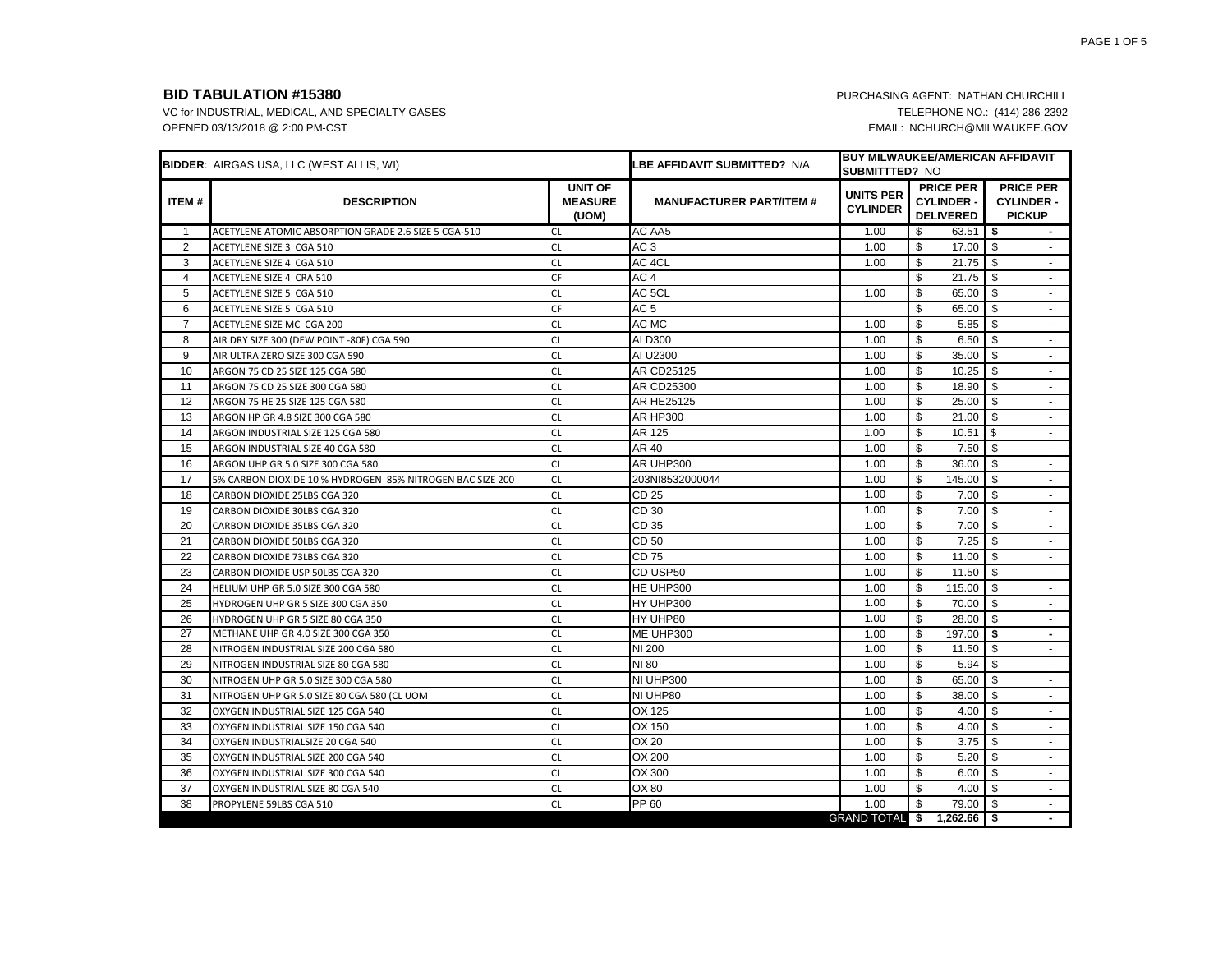|                | <b>BIDDER: MATHESON TRI-GAS, INC. (OAK CREEK, WI)</b>     |                                           | LBE AFFIDAVIT SUBMITTED?  N/A   | <b>SUBMITTTED? NO</b>               | <b>BUY MILWAUKEE/AMERICAN AFFIDAVIT</b>                   |                                                        |
|----------------|-----------------------------------------------------------|-------------------------------------------|---------------------------------|-------------------------------------|-----------------------------------------------------------|--------------------------------------------------------|
| <b>ITEM#</b>   | <b>DESCRIPTION</b>                                        | <b>UNIT OF</b><br><b>MEASURE</b><br>(UOM) | <b>MANUFACTURER PART/ITEM #</b> | <b>UNITS PER</b><br><b>CYLINDER</b> | <b>PRICE PER</b><br><b>CYLINDER -</b><br><b>DELIVERED</b> | <b>PRICE PER</b><br><b>CYLINDER -</b><br><b>PICKUP</b> |
| 1              | ACETYLENE ATOMIC ABSORPTION GRADE 2.6 SIZE 5 CGA-510      | <b>CL</b>                                 | AC AALG310                      |                                     | \$<br>125.45                                              |                                                        |
| $\overline{2}$ | ACETYLENE SIZE 3 CGA 510                                  | <b>CL</b>                                 | AC 75                           |                                     | \$<br>26.96                                               |                                                        |
| 3              | ACETYLENE SIZE 4 CGA 510                                  | <b>CL</b>                                 | AC SM                           |                                     | \$<br>40.43                                               |                                                        |
| 4              | ACETYLENE SIZE 4 CRA 510                                  | <b>CF</b>                                 | <b>AC SMVL</b>                  |                                     | \$<br>0.31                                                |                                                        |
| 5              | ACETYLENE SIZE 5 CGA 510                                  | <b>CL</b>                                 | <b>AC LG310</b>                 |                                     | \$<br>107.42                                              |                                                        |
| 6              | ACETYLENE SIZE 5 CGA 510                                  | CF                                        | AC LG310VL                      |                                     | \$<br>0.31                                                |                                                        |
| $\overline{7}$ | ACETYLENE SIZE MC CGA 200                                 | <b>CL</b>                                 | AC MG                           |                                     | \$<br>8.71                                                |                                                        |
| 8              | AIR DRY SIZE 300 (DEW POINT -80F) CGA 590                 | <b>CL</b>                                 | SG1105112                       |                                     | \$<br>33.60                                               |                                                        |
| 9              | AIR ULTRA ZERO SIZE 300 CGA 590                           | <b>CL</b>                                 | SG 2001312                      |                                     | \$<br>90.00                                               |                                                        |
| 10             | ARGON 75 CD 25 SIZE 125 CGA 580                           | <b>CL</b>                                 | <b>MX AM15325</b>               |                                     | \$<br>14.45                                               |                                                        |
| 11             | ARGON 75 CD 25 SIZE 300 CGA 580                           | <b>CL</b>                                 | MX AM38225                      |                                     | \$<br>22.25                                               |                                                        |
| 12             | ARGON 75 HE 25 SIZE 125 CGA 580                           | <b>CL</b>                                 | MX 1125                         |                                     | \$<br>34.15                                               |                                                        |
| 13             | ARGON HP GR 4.8 SIZE 300 CGA 580                          | <b>CL</b>                                 | AR HP1L                         |                                     | \$<br>23.10                                               |                                                        |
| 14             | ARGON INDUSTRIAL SIZE 125 CGA 580                         | <b>CL</b>                                 | AR 125                          |                                     | \$<br>15.31                                               |                                                        |
| 15             | ARGON INDUSTRIAL SIZE 40 CGA 580                          | <b>CL</b>                                 | AR 40                           |                                     | \$<br>9.91                                                |                                                        |
| 16             | ARGON UHP GR 5.0 SIZE 300 CGA 580                         | <b>CL</b>                                 | AR UHP1L                        |                                     | \$<br>26.40                                               |                                                        |
| 17             | 5% CARBON DIOXIDE 10 % HYDROGEN 85% NITROGEN BAC SIZE 200 | <b>CL</b>                                 | SX G2692474                     |                                     | \$<br>228.50                                              |                                                        |
| 18             | CARBON DIOXIDE 25LBS CGA 320                              | <b>CL</b>                                 | CD 20                           |                                     | \$<br>7.90                                                |                                                        |
| 19             | CARBON DIOXIDE 30LBS CGA 320                              | <b>CL</b>                                 | CD30                            |                                     | \$<br>8.73                                                |                                                        |
| 20             | CARBON DIOXIDE 35LBS CGA 320                              | <b>CL</b>                                 | CD30                            |                                     | \$<br>8.73                                                |                                                        |
| 21             | CARBON DIOXIDE 50LBS CGA 320                              | <b>CL</b>                                 | CD 50                           |                                     | \$<br>10.43                                               |                                                        |
| 22             | CARBON DIOXIDE 73LBS CGA 320                              | <b>CL</b>                                 | CD 75                           |                                     | \$<br>12.57                                               |                                                        |
| 23             | CARBON DIOXIDE USP 50LBS CGA 320                          | <b>CL</b>                                 | CD MG                           |                                     | \$<br>54.93                                               |                                                        |
| 24             | HELIUM UHP GR 5.0 SIZE 300 CGA 580                        | <b>CL</b>                                 | HE UHP1L                        |                                     | \$<br>122.88                                              |                                                        |
| 25             | HYDROGEN UHP GR 5 SIZE 300 CGA 350                        | <b>CL</b>                                 | HY UHP1L                        |                                     | \$<br>45.45                                               |                                                        |
| 26             | HYDROGEN UHP GR 5 SIZE 80 CGA 350                         | <b>CL</b>                                 | HY UHP2                         |                                     | \$<br>36.75                                               |                                                        |
| 27             | METHANE UHP GR 4.0 SIZE 300 CGA 350                       | <b>CL</b>                                 | SG G1861112                     |                                     | \$<br>194.27                                              |                                                        |
| 28             | NITROGEN INDUSTRIAL SIZE 200 CGA 580                      | <b>CL</b>                                 | <b>NI 200</b>                   |                                     | \$<br>9.74                                                |                                                        |
| 29             | NITROGEN INDUSTRIAL SIZE 80 CGA 580                       | <b>CL</b>                                 | NI 80                           |                                     | \$<br>8.34                                                |                                                        |
| 30             | NITROGEN UHP GR 5.0 SIZE 300 CGA 580                      | <b>CL</b>                                 | NI UHP1L                        |                                     | \$<br>34.15                                               |                                                        |
| 31             | NITROGEN UHP GR 5.0 SIZE 80 CGA 580 (CL UOM               | <b>CL</b>                                 | NI UHP2                         |                                     | \$<br>29.60                                               |                                                        |
| 32             | OXYGEN INDUSTRIAL SIZE 125 CGA 540                        | <b>CL</b>                                 | OX 125                          |                                     | \$<br>8.57                                                |                                                        |
| 33             | OXYGEN INDUSTRIAL SIZE 150 CGA 540                        | <b>CL</b>                                 | OX 150                          |                                     | \$<br>9.09                                                |                                                        |
| 34             | OXYGEN INDUSTRIALSIZE 20 CGA 540                          | <b>CL</b>                                 | OX 20                           |                                     | \$<br>7.63                                                |                                                        |
| 35             | OXYGEN INDUSTRIAL SIZE 200 CGA 540                        | <b>CL</b>                                 | OX 200                          |                                     | \$<br>9.66                                                |                                                        |
| 36             | OXYGEN INDUSTRIAL SIZE 300 CGA 540                        | <b>CL</b>                                 | OX 300                          |                                     | \$<br>10.77                                               |                                                        |
| 37             | OXYGEN INDUSTRIAL SIZE 80 CGA 540                         | <b>CL</b>                                 | OX 80                           |                                     | \$<br>8.51                                                |                                                        |
| 38             | PROPYLENE 59LBS CGA 510                                   | <b>CL</b>                                 | FG 60                           |                                     | \$<br>111.00                                              |                                                        |
|                |                                                           |                                           |                                 | GRAND TOTAL \$ 1,556.96             |                                                           |                                                        |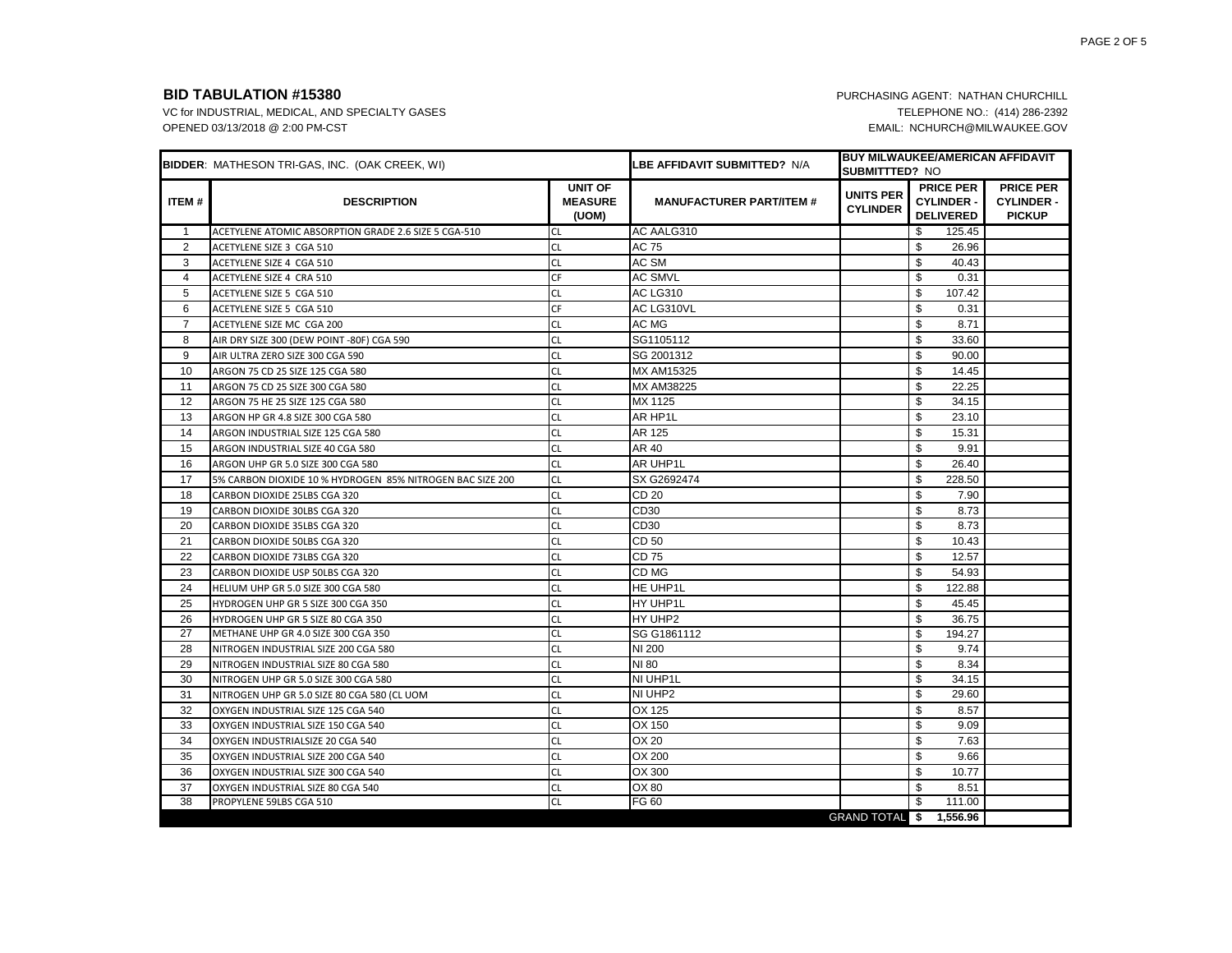|                | <b>BIDDER: PRAXAIR DISTRIBUTION, INC. (BROOKFIELD, WI)</b> |                                           | LBE AFFIDAVIT SUBMITTED? N/A    | <b>SUBMITTTED? NO</b>               | <b>BUY MILWAUKEE/AMERICAN AFFIDAVIT</b>                   |                                                        |
|----------------|------------------------------------------------------------|-------------------------------------------|---------------------------------|-------------------------------------|-----------------------------------------------------------|--------------------------------------------------------|
| <b>ITEM#</b>   | <b>DESCRIPTION</b>                                         | <b>UNIT OF</b><br><b>MEASURE</b><br>(UOM) | <b>MANUFACTURER PART/ITEM #</b> | <b>UNITS PER</b><br><b>CYLINDER</b> | <b>PRICE PER</b><br><b>CYLINDER -</b><br><b>DELIVERED</b> | <b>PRICE PER</b><br><b>CYLINDER -</b><br><b>PICKUP</b> |
| $\mathbf{1}$   | ACETYLENE ATOMIC ABSORPTION GRADE 2.6 SIZE 5 CGA-510       | <b>CL</b>                                 | AC 2.6 AA-A5                    | 360 CU FT                           | \$<br>127.50                                              | - \$<br>123.00                                         |
| 2              | ACETYLENE SIZE 3 CGA 510                                   | <b>CL</b>                                 | AC <sub>3</sub>                 | <b>75 CU FT</b>                     | \$<br>27.06                                               | \$<br>22.56                                            |
| 3              | ACETYLENE SIZE 4 CGA 510                                   | <b>CL</b>                                 | AC 4                            | 130 CU FT                           | \$<br>37.10                                               | - \$<br>32.60                                          |
| 4              | ACETYLENE SIZE 4 CRA 510                                   | CF                                        | AC 4                            | 130 CU FT                           | 37.10<br>\$                                               | \$<br>32.60                                            |
| 5              | ACETYLENE SIZE 5 CGA 510                                   | <b>CL</b>                                 | AC <sub>5</sub>                 | 330 CU FT                           | \$<br>74.66                                               | -\$<br>70.16                                           |
| 6              | ACETYLENE SIZE 5 CGA 510                                   | CF                                        | AC <sub>5</sub>                 | 330 CU FT                           | \$<br>74.66                                               | \$<br>70.16                                            |
| $\overline{7}$ | ACETYLENE SIZE MC CGA 200                                  | <b>CL</b>                                 | AC MC                           | <b>10 CU FT</b>                     | \$<br>10.49                                               | 5.99<br>-\$                                            |
| 8              | AIR DRY SIZE 300 (DEW POINT -80F) CGA 590                  | <b>CL</b>                                 | AI 0.0XD-T                      | 310 CU FT                           | \$<br>29.86                                               | \$<br>25.36                                            |
| 9              | AIR ULTRA ZERO SIZE 300 CGA 590                            | <b>CL</b>                                 | AI 0.0UZ-T                      | 310 CU FT                           | 46.07<br>\$                                               | \$<br>41.57                                            |
| 10             | ARGON 75 CD 25 SIZE 125 CGA 580                            | <b>CL</b>                                 | AR STAR14-M                     | <b>141 CU FT</b>                    | \$<br>21.95                                               | \$<br>17.45                                            |
| 11             | ARGON 75 CD 25 SIZE 300 CGA 580                            | <b>CL</b>                                 | AR STAR14-T                     | 385 CU FT                           | \$<br>36.28                                               | \$<br>31.78                                            |
| 12             | ARGON 75 HE 25 SIZE 125 CGA 580                            | <b>CL</b>                                 | AR STAR21-M                     | 141 CU FT                           | \$<br>71.62                                               | \$<br>67.12                                            |
| 13             | ARGON HP GR 4.8 SIZE 300 CGA 580                           | <b>CL</b>                                 | AR 4.8-T                        | 335 CU FT                           | \$<br>54.78                                               | \$<br>50.28                                            |
| 14             | ARGON INDUSTRIAL SIZE 125 CGA 580                          | <b>CL</b>                                 | AR M                            | 124 CU FT                           | \$<br>19.98                                               | $\sqrt{3}$<br>15.48                                    |
| 15             | ARGON INDUSTRIAL SIZE 40 CGA 580                           | <b>CL</b>                                 | AR 40                           | 42 CU FT                            | \$<br>11.05                                               | \$<br>6.55                                             |
| 16             | ARGON UHP GR 5.0 SIZE 300 CGA 580                          | <b>CL</b>                                 | <b>AR 5.0UH-T</b>               | 335 CU FT                           | \$<br>63.48                                               | \$<br>58.98                                            |
| 17             | 5% CARBON DIOXIDE 10 % HYDROGEN 85% NITROGEN BAC SIZE 200  | <b>CL</b>                                 | B1N1CDHYC2-K                    | <b>209 CU FT</b>                    | \$<br>122.30                                              | \$<br>117.80                                           |
| 18             | CARBON DIOXIDE 25LBS CGA 320                               | <b>CL</b>                                 | CD 25                           | 25LBS                               | \$<br>11.61                                               | \$<br>7.11                                             |
| 19             | CARBON DIOXIDE 30LBS CGA 320                               | <b>CL</b>                                 | CD 30                           | 30LBS                               | \$<br>11.66                                               | \$<br>7.16                                             |
| 20             | CARBON DIOXIDE 35LBS CGA 320                               | <b>CL</b>                                 | CD 35                           | 35LBS                               | \$<br>12.16                                               | \$<br>7.66                                             |
| 21             | CARBON DIOXIDE 50LBS CGA 320                               | <b>CL</b>                                 | CD 50                           | 50LBS                               | \$<br>16.62                                               | \$<br>12.12                                            |
| 22             | CARBON DIOXIDE 73LBS CGA 320                               | <b>CL</b>                                 | CD 75                           | 75LBS                               | \$<br>19.21                                               | \$<br>14.71                                            |
| 23             | CARBON DIOXIDE USP 50LBS CGA 320                           | <b>CL</b>                                 | <b>CD M-50</b>                  | 50LBS                               | \$<br>28.98                                               | \$<br>24.48                                            |
| 24             | HELIUM UHP GR 5.0 SIZE 300 CGA 580                         | <b>CL</b>                                 | HE 5.0UH-T                      | 291 CU FT                           | \$<br>400.50                                              | \$<br>396.00                                           |
| 25             | HYDROGEN UHP GR 5 SIZE 300 CGA 350                         | <b>CL</b>                                 | HY 5.0UH-T                      | <b>260 CU FT</b>                    | \$<br>54.87                                               | \$<br>50.37                                            |
| 26             | HYDROGEN UHP GR 5 SIZE 80 CGA 350                          | <b>CL</b>                                 | <b>HY 5.0UH-Q</b>               | 65 CU FT                            | \$<br>43.81                                               | \$<br>39.31                                            |
| 27             | METHANE UHP GR 4.0 SIZE 300 CGA 350                        | <b>CL</b>                                 | <b>ME 4.0UP-T</b>               | 360 CU FT                           | 288.00<br>\$                                              | \$<br>283.50                                           |
| 28             | NITROGEN INDUSTRIAL SIZE 200 CGA 580                       | <b>CL</b>                                 | N1 K                            | <b>228 CU FT</b>                    | \$<br>11.93                                               | \$<br>7.43                                             |
| 29             | NITROGEN INDUSTRIAL SIZE 80 CGA 580                        | <b>CL</b>                                 | N <sub>1</sub> Q                | <b>76 CU FT</b>                     | 9.35<br>\$                                                | \$<br>4.85                                             |
| 30             | NITROGEN UHP GR 5.0 SIZE 300 CGA 580                       | <b>CL</b>                                 | <b>NI 5.0UH-T</b>               | 304 CU FT                           | \$<br>40.74                                               | \$<br>36.24                                            |
| 31             | NITROGEN UHP GR 5.0 SIZE 80 CGA 580 (CL UOM                | <b>CL</b>                                 | NI 5.0UH-Q                      | <b>76 CU FT</b>                     | \$<br>36.79                                               | \$<br>32.29                                            |
| 32             | OXYGEN INDUSTRIAL SIZE 125 CGA 540                         | <b>CL</b>                                 | OX M                            | 124 CU FT                           | \$<br>11.64                                               | \$<br>7.14                                             |
| 33             | OXYGEN INDUSTRIAL SIZE 150 CGA 540                         | <b>CL</b>                                 | OX S                            | <b>154 CU FT</b>                    | \$<br>11.70                                               | \$<br>7.20                                             |
| 34             | OXYGEN INDUSTRIALSIZE 20 CGA 540                           | <b>CL</b>                                 | OX <sub>R</sub>                 | 21 CU FT                            | \$<br>7.62                                                | \$<br>3.12                                             |
| 35             | OXYGEN INDUSTRIAL SIZE 200 CGA 540                         | <b>CL</b>                                 | OK K                            | 249 CU FT                           | \$<br>12.19                                               | \$<br>7.69                                             |
| 36             | OXYGEN INDUSTRIAL SIZE 300 CGA 540                         | <b>CL</b>                                 | OX T                            | 337 CU FT                           | \$<br>13.87                                               | \$<br>9.37                                             |
| 37             | OXYGEN INDUSTRIAL SIZE 80 CGA 540                          | <b>CL</b>                                 | OX Q                            | 83 CU FT                            | \$<br>9.21                                                | 4.71<br>\$                                             |
| 38             | PROPYLENE 59LBS CGA 510                                    | <b>CL</b>                                 | PY 60                           | 60 LBS                              | \$<br>84.07                                               | \$<br>79.57                                            |
|                |                                                            |                                           |                                 | <b>GRAND TOTAL</b> \$               | $2,002.47$ \$                                             | 1,831.47                                               |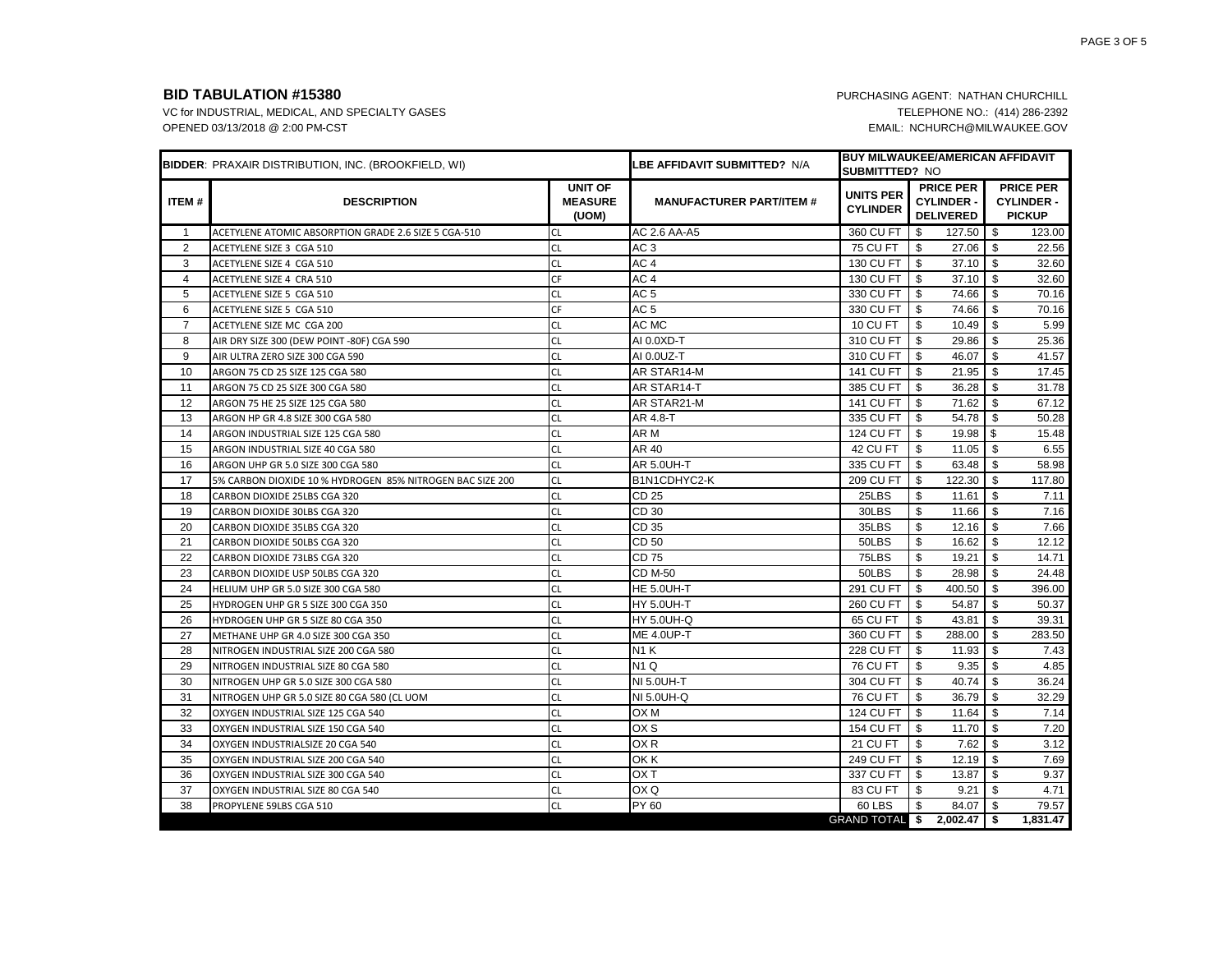|                | BIDDER: WELD SPECIALTY GAS & EQUIPMENT, INC. (MILWAUKEE, WI) |                                           | <b>LBE AFFIDAVIT SUBMITTED? YES</b> | <b>SUBMITTTED? NO</b>               | <b>BUY MILWAUKEE/AMERICAN AFFIDAVIT</b>                   |                                                        |
|----------------|--------------------------------------------------------------|-------------------------------------------|-------------------------------------|-------------------------------------|-----------------------------------------------------------|--------------------------------------------------------|
| ITEM#          | <b>DESCRIPTION</b>                                           | <b>UNIT OF</b><br><b>MEASURE</b><br>(UOM) | <b>MANUFACTURER PART/ITEM #</b>     | <b>UNITS PER</b><br><b>CYLINDER</b> | <b>PRICE PER</b><br><b>CYLINDER -</b><br><b>DELIVERED</b> | <b>PRICE PER</b><br><b>CYLINDER -</b><br><b>PICKUP</b> |
| $\mathbf{1}$   | ACETYLENE ATOMIC ABSORPTION GRADE 2.6 SIZE 5 CGA-510         | <b>CL</b>                                 | <b>ACPP</b>                         | 330                                 | \$<br>115.80                                              | \$<br>114.80                                           |
| 2              | ACETYLENE SIZE 3 CGA 510                                     | <b>CL</b>                                 | <b>ACWQ</b>                         | 75                                  | \$<br>21.70                                               | \$<br>20.70                                            |
| 3              | ACETYLENE SIZE 4 CGA 510                                     | <b>CL</b>                                 | ACWS                                | 125                                 | \$<br>37.00                                               | - \$<br>36.00                                          |
| $\overline{4}$ | ACETYLENE SIZE 4 CRA 510                                     | <b>CF</b>                                 | ACWS                                | 125                                 | \$<br>37.00                                               | \$<br>36.00                                            |
| 5              | ACETYLENE SIZE 5 CGA 510                                     | <b>CL</b>                                 | <b>ACWTL</b>                        | 367                                 | \$<br>85.00                                               | \$<br>84.00                                            |
| 6              | ACETYLENE SIZE 5 CGA 510                                     | CF                                        | <b>ACWTL</b>                        | 367                                 | \$<br>85.00                                               | \$<br>84.00                                            |
| $\overline{7}$ | ACETYLENE SIZE MC CGA 200                                    | <b>CL</b>                                 | <b>ACMC</b>                         | 10                                  | \$<br>11.30                                               | \$<br>10.30                                            |
| 8              | AIR DRY SIZE 300 (DEW POINT -80F) CGA 590                    | <b>CL</b>                                 | <b>CAT</b>                          | 280                                 | \$<br>13.00                                               | 12.00<br>\$                                            |
| 9              | AIR ULTRA ZERO SIZE 300 CGA 590                              | <b>CL</b>                                 | CAUZT                               | 280                                 | \$<br>65.90                                               | \$<br>64.90                                            |
| 10             | ARGON 75 CD 25 SIZE 125 CGA 580                              | <b>CL</b>                                 | ARCD25D                             | 125                                 | \$<br>18.50                                               | \$<br>17.50                                            |
| 11             | ARGON 75 CD 25 SIZE 300 CGA 580                              | <b>CL</b>                                 | ARCD25T                             | 380                                 | \$<br>27.05                                               | \$<br>26.05                                            |
| 12             | ARGON 75 HE 25 SIZE 125 CGA 580                              | <b>CL</b>                                 | ARHE25D                             | 125                                 | \$<br>25.00                                               | \$<br>24.00                                            |
| 13             | ARGON HP GR 4.8 SIZE 300 CGA 580                             | <b>CL</b>                                 | <b>ARPPT</b>                        | 331                                 | \$<br>53.00                                               | \$<br>52.00                                            |
| 14             | ARGON INDUSTRIAL SIZE 125 CGA 580                            | <b>CL</b>                                 | ARD                                 | 125                                 | \$<br>18.55                                               | \$<br>17.55                                            |
| 15             | ARGON INDUSTRIAL SIZE 40 CGA 580                             | CL                                        | ARG                                 | 40                                  | \$<br>11.60                                               | \$<br>10.60                                            |
| 16             | ARGON UHP GR 5.0 SIZE 300 CGA 580                            | <b>CL</b>                                 | <b>ARUHPT</b>                       | 331                                 | \$<br>48.05                                               | \$<br>47.05                                            |
| 17             | 5% CARBON DIOXIDE 10 % HYDROGEN 85% NITROGEN BAC SIZE 200    | <b>CL</b>                                 | CDHY5K                              | 283                                 | \$<br>236.00                                              | \$<br>235.00                                           |
| 18             | CARBON DIOXIDE 25LBS CGA 320                                 | <b>CL</b>                                 | CD25                                | 25                                  | \$<br>11.10                                               | \$<br>10.10                                            |
| 19             | CARBON DIOXIDE 30LBS CGA 320                                 | <b>CL</b>                                 | CD <sub>30</sub>                    | 30                                  | \$<br>11.45                                               | \$<br>10.45                                            |
| 20             | CARBON DIOXIDE 35LBS CGA 320                                 | <b>CL</b>                                 | CD <sub>35</sub>                    | 35                                  | \$<br>11.80                                               | \$<br>10.80                                            |
| 21             | CARBON DIOXIDE 50LBS CGA 320                                 | <b>CL</b>                                 | CD50                                | 50                                  | \$<br>12.70                                               | - \$<br>11.70                                          |
| 22             | CARBON DIOXIDE 73LBS CGA 320                                 | <b>CL</b>                                 | CD75                                | 70                                  | \$<br>15.15                                               | \$<br>14.15                                            |
| 23             | CARBON DIOXIDE USP 50LBS CGA 320                             | <b>CL</b>                                 | CD50FG                              | 50                                  | \$<br>12.70                                               | \$<br>11.70                                            |
| 24             | HELIUM UHP GR 5.0 SIZE 300 CGA 580                           | <b>CL</b>                                 | <b>HEUHPT</b>                       | 288                                 | \$<br>186.00                                              | \$<br>185.00                                           |
| 25             | HYDROGEN UHP GR 5 SIZE 300 CGA 350                           | <b>CL</b>                                 | <b>HYUHPT</b>                       | 258                                 | \$<br>88.30                                               | 87.30<br>-\$                                           |
| 26             | HYDROGEN UHP GR 5 SIZE 80 CGA 350                            | <b>CL</b>                                 | <b>HYUHPQ</b>                       | 85                                  | \$<br>73.30                                               | \$<br>72.30                                            |
| 27             | METHANE UHP GR 4.0 SIZE 300 CGA 350                          | <b>CL</b>                                 | <b>MEUHPT</b>                       | 360                                 | \$<br>324.00                                              | \$<br>323.00                                           |
| 28             | NITROGEN INDUSTRIAL SIZE 200 CGA 580                         | <b>CL</b>                                 | Nik                                 | 230                                 | \$<br>10.45                                               | - \$<br>9.45                                           |
| 29             | NITROGEN INDUSTRIAL SIZE 80 CGA 580                          | <b>CL</b>                                 | NIQ.                                | 80                                  | \$<br>8.65                                                | \$<br>8.65                                             |
| 30             | NITROGEN UHP GR 5.0 SIZE 300 CGA 580                         | <b>CL</b>                                 | NIUHPT                              | 300                                 | \$<br>48.20                                               | 47.20<br>\$                                            |
| 31             | NITROGEN UHP GR 5.0 SIZE 80 CGA 580 (CL UOM                  | <b>CL</b>                                 | <b>NIUHPQ</b>                       | 80                                  | \$<br>43.45                                               | \$<br>42.45                                            |
| 32             | OXYGEN INDUSTRIAL SIZE 125 CGA 540                           | <b>CL</b>                                 | <b>OXD</b>                          | 125                                 | \$<br>9.95                                                | \$<br>8.95                                             |
| 33             | OXYGEN INDUSTRIAL SIZE 150 CGA 540                           | <b>CL</b>                                 | OXS                                 | 150                                 | \$<br>10.35                                               | 9.35<br>- \$                                           |
| 34             | OXYGEN INDUSTRIALSIZE 20 CGA 540                             | <b>CL</b>                                 | <b>OXR</b>                          | 20                                  | \$<br>6.70                                                | 5.70<br>- \$                                           |
| 35             | OXYGEN INDUSTRIAL SIZE 200 CGA 540                           | <b>CL</b>                                 | <b>OXK</b>                          | 251                                 | \$<br>10.10                                               | \$<br>9.10                                             |
| 36             | OXYGEN INDUSTRIAL SIZE 300 CGA 540                           | <b>CL</b>                                 | <b>DXO</b>                          | 333                                 | \$<br>12.50                                               | \$<br>11.50                                            |
| 37             | OXYGEN INDUSTRIAL SIZE 80 CGA 540                            | <b>CL</b>                                 | OXQ                                 | 80                                  | \$<br>9.60                                                | \$<br>8.60                                             |
| 38             | PROPYLENE 59LBS CGA 510                                      | <b>CL</b>                                 | CT260                               | 60                                  | \$<br>48.15                                               | \$<br>47.15                                            |
|                |                                                              |                                           |                                     |                                     | GRAND TOTAL \$ 1,874.05   \$                              | 1,837.05                                               |